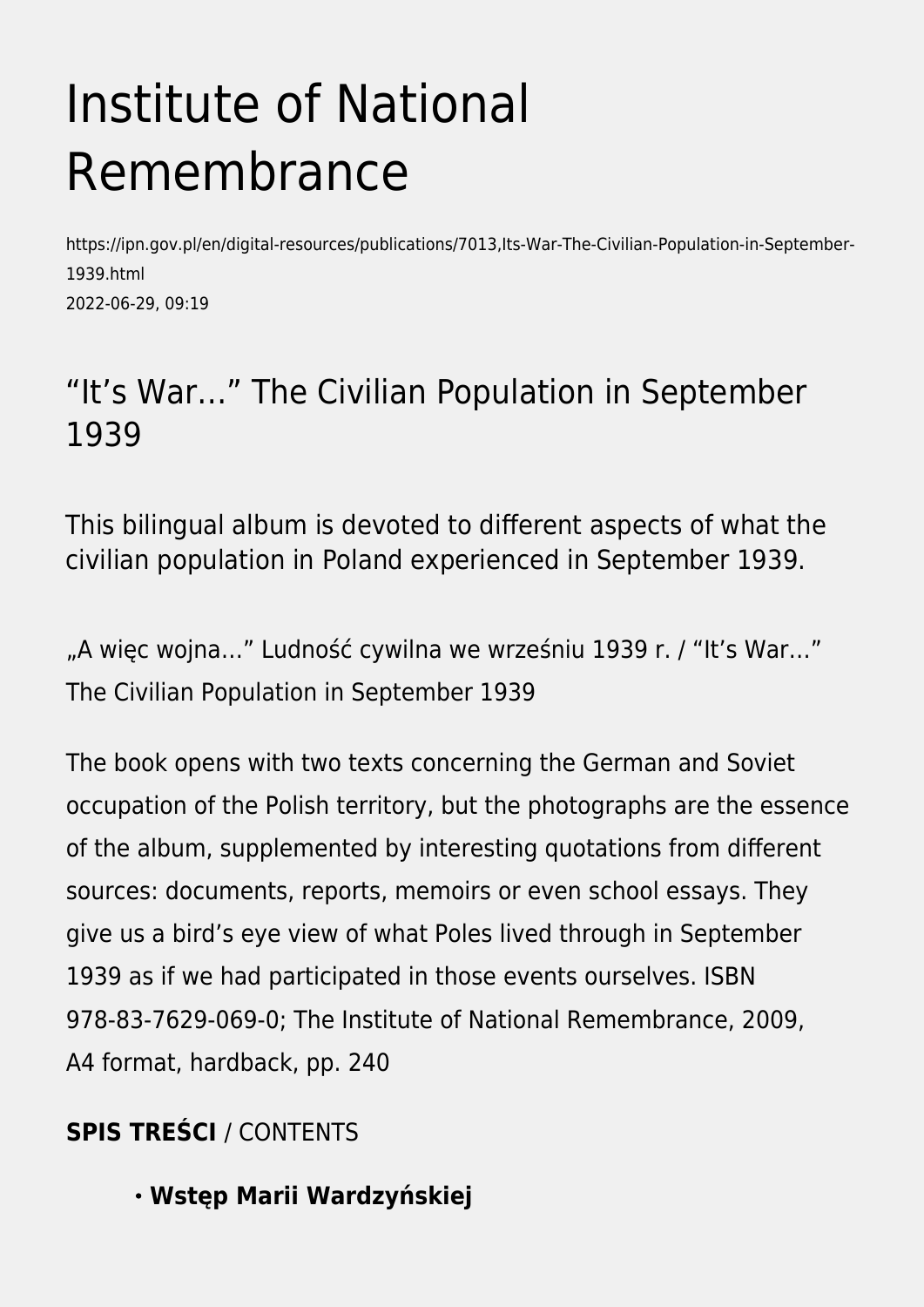- Introduction by Maria Wardzyńska
- **Wstęp Sławomira Kalbarczyka**
- Introduction by Sławomir Kalbarczyk
- **W przededniu wojny** / On the Eve of the War
- **"A więc wojna..."** / "It's War..."
- **Terror z nieba** / Terror from the Sky
- **Wrześniowe drogi** / September Roads
- **Represje niemieckie** / German Repressions
- **17 września** / 17 September
- **Współobywatele** / Co-citizens

**"Każdy mężczyzna..., każda kobieta"** / "Every Man..., Every Woman..."

- **"Warszawę trzeba obronić"** / "Warsaw has to be defended"
- **Pobojowisko** / After the battle
- **Epilog** / Epilogue
- **Wykaz źródeł** / List of Sources

#### **[ORDER NOW](https://ipn.poczytaj.pl/ksiazka/a-wiec-wojna-it-s-war-praca-zbiorowa,156134)**

## Opcje strony

- [Print](https://ipn.gov.pl/javascript:winopen() [this page](https://ipn.gov.pl/javascript:winopen()
- [Generate PDF](https://ipn.gov.pl/en/digital-resources/publications/7013,Its-War-The-Civilian-Population-in-September-1939.pdf) [of this page](https://ipn.gov.pl/en/digital-resources/publications/7013,Its-War-The-Civilian-Population-in-September-1939.pdf)
- [Notify](https://ipn.gov.pl/en/powiadom/7013,dok.html?poz=digital-resources/publications&drukuj=window) [about this page](https://ipn.gov.pl/en/powiadom/7013,dok.html?poz=digital-resources/publications&drukuj=window)
- Share this article
- [Share](https://www.facebook.com/sharer/sharer.php?u=https://ipn.gov.pl/en/digital-resources/publications/7013,Its-War-The-Civilian-Population-in-September-1939.html) [on Facebook](https://www.facebook.com/sharer/sharer.php?u=https://ipn.gov.pl/en/digital-resources/publications/7013,Its-War-The-Civilian-Population-in-September-1939.html)

#### [Share](https://twitter.com/share) [on Twitter](https://twitter.com/share)